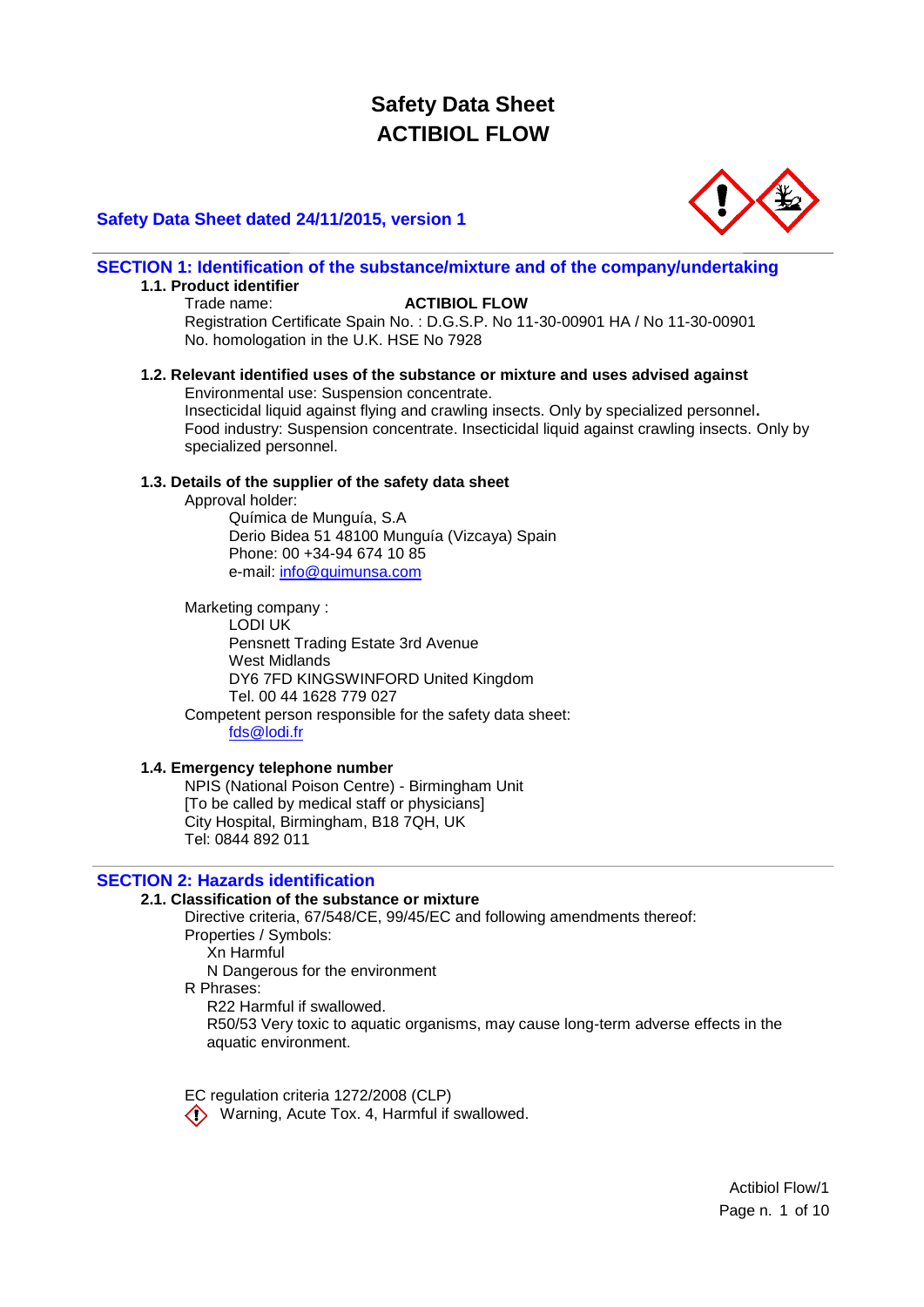Warning, Aquatic Acute 1, Very toxic to aquatic life.



Warning, Aquatic Chronic 1, Very toxic to aquatic life with long lasting effects.

Adverse physicochemical, human health and environmental effects: No other hazards

#### **2.2. Label elements**



Attention Hazard statements: H302 Harmful if swallowed H410 Very toxic to aquatic life with long lasting effects. Precautionary statements: P102 Keep out of reach of children. P261 Avoid breathing vapours. P280 Wear protective gloves. P262: Avoid contact with eyes, skin or clothing. P309 + P310 + P101 IF exposed or discomfort: Immediately call a POISON CENTER or doctor. If medical advice is needed, have a container or the label. P403 + P233 + P405 Store in a well ventilated area. Keep container tightly closed. Store locked up. P273 Avoid release to the environment. P391 Collect spillage. P501 Dispose of contents and / or its container according to hazardous waste regulations.

## **2.3. Other hazards**

vPvB Substances: None - PBT Substances: None Other Hazards: No other hazards

#### **SECTION 3: Composition/information on ingredients**

#### **3.1. Substances**

This SDS concerns a mixture, see 3.2.

#### **3.2. Mixtures**

Hazardous components within the meaning of EEC directive 67/548 and CLP regulation and related classification:

5.48 % Alpha-cypermethrin CAS: 67375-30-8 R25, R37, R48/22 R50/53, T,N Warning, STOT RE 2, H373





**Warning, Aquatic Acute 1, H400** 

Actibiol Flow/1 Page n. 2 of 10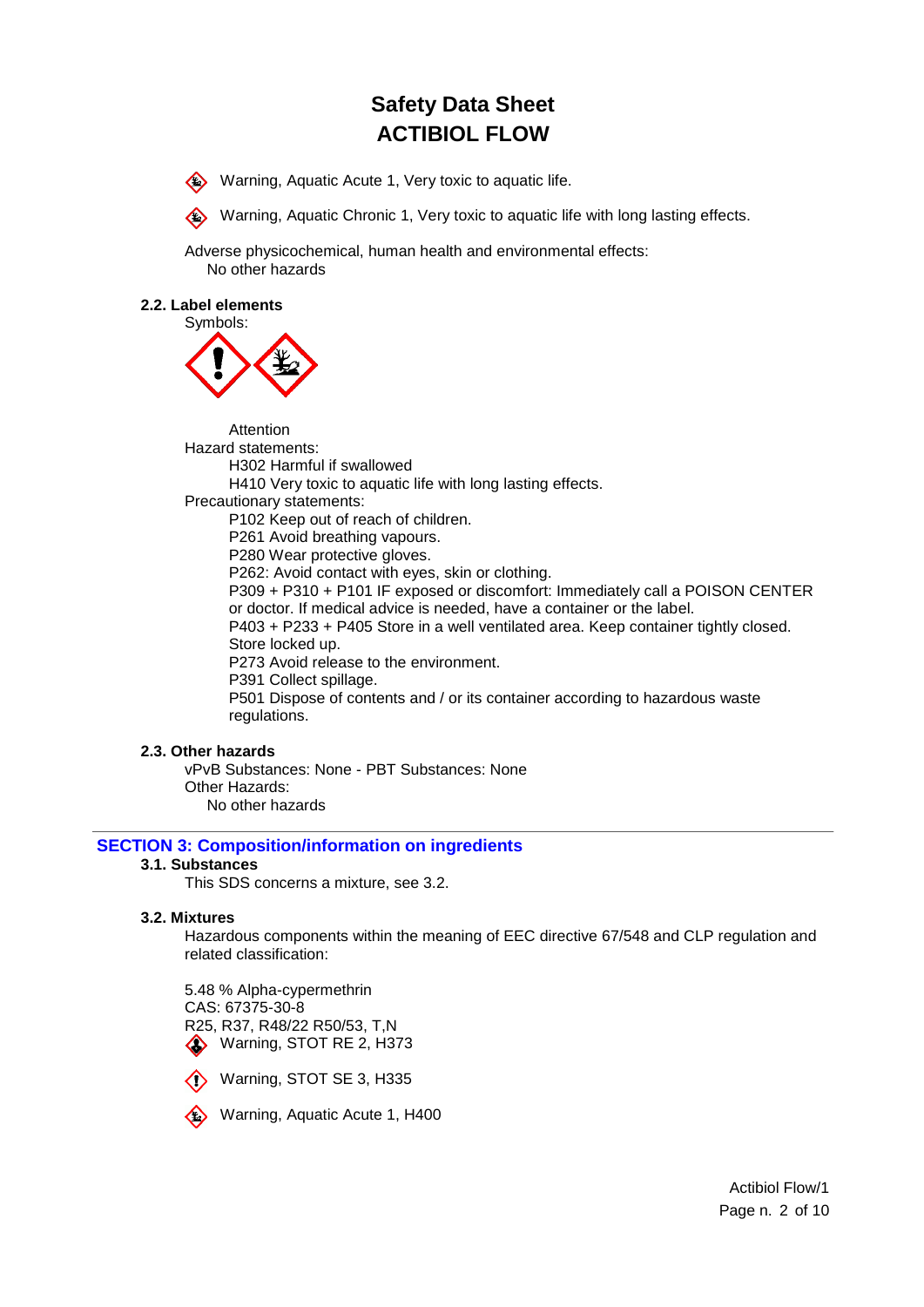Warning, Aquatic Chronic 1, H410



Danger, Acute Tox. 3, H301

0.002 % bitter substance CAS: 3734-33-6 F , R11

#### **SECTION 4: First aid measures**

#### **4.1. Description of first aid measures**

- Remove patient from contaminated area.
- Remove contaminated or sprinkled clothing.
- Wash eyes with plenty of water for 15 minutes at least. Do not forget to remove contact lenses.
- Wash skin with plenty of water and soap, without rubbing.
- If ingested, do not induce vomiting
- Keep patient rested
- Keep track of body temperature
- Control breathing. Artificial respiration if necessary
- If unconscious, lay patient aside with head lower than the rest of the body and knees semi-flexed.
- Move patient to a Health Centre immediately and show label or container if possible NEVER LEAVE PATIENT ALONE.

#### **4.2. Most important symptoms and effects, both acute and delayed**

Poisoning may cause: Eye, skin, mucous membrane, respiratory and gastrointestinal irritation.

**4.3. Indication of any immediate medical attention and special treatment needed** Symptomatic treatment IN CASE OF POISONING PHONE TOXICOLOGY NATIONAL INSTITUTE

## **SECTION 5: Firefighting measures**

ACTIBIOL FLOW is not flammable.

General rules for firefighting in presence of insecticides: Suitable means for extinguishing fire: Foam, dust, CO2 or pulverized water.

Do not breathe fumes. Use masks with filters for organic products or autonomous kits in closed premises

#### **5.1. Extinguishing media**

Suitable ways of extinguishing: Turn off the fire using foam, CO2 or water spray Unsuitable ways of extinguishing: Do not use jets of water to fight fires, only to cool areas and near the heat source packages.

#### **5.2. Special hazards arising from the substance or mixture**

Do not breathe vapours. Combustion gases of organic materials must always be considered as toxic by inhalation.

#### **5.3. Advice for firefighters**

Use masks with filters for organic products alone equipment in confined areas.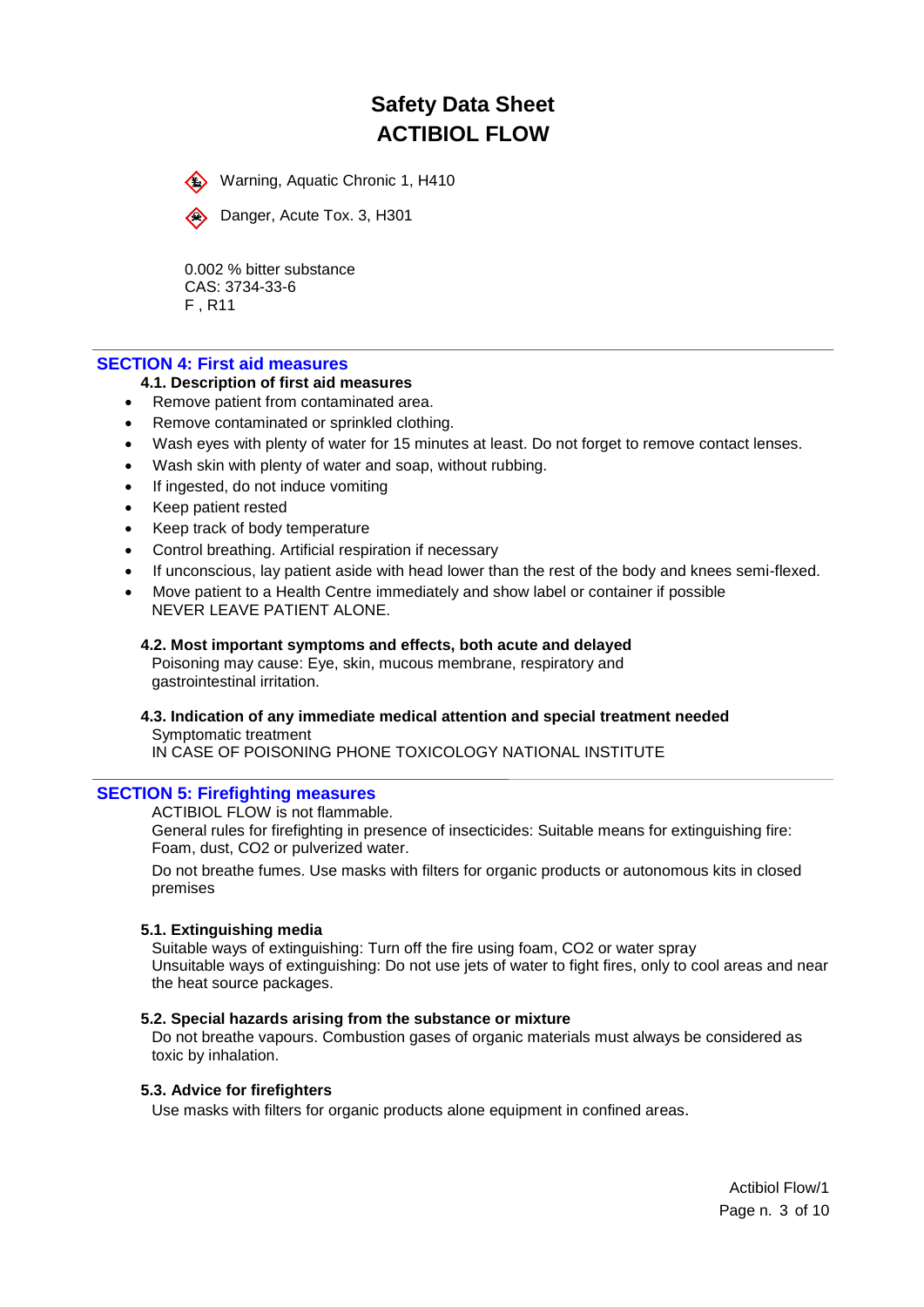Further information: Accumulate contaminated extinction water separately. It must not be poured in sewerage or drains.

#### **SECTION 6: Accidental release measures**

### **6.1. Personal precautions, protective equipment and emergency procedures**

No action should be performed that could mean a personal risk or made by staff without appropriate risk training. Do not allow the entry to unnecessary and unprotected personnel. Only use appropriate personal protection equipment (see Section 8).

#### **6.2. Environmental precautions**

Avoid dispersal of spilled material and runoff and contact with soil, waterways, drains and sewers. Inform the relevant authorities if the product has caused environmental pollution (sewers, waterways, soil or air).

#### **6.3. Methods and material for containment and cleaning up**

Channelling large amounts and collect in containers; dispose of according to local regulations. Wash small amounts with water. Remove the water used according to local regulations.

### **6.4. Reference to other sections**

See also section 8 and 13

## **SECTION 7: Handling and storage**

#### **7.1. Precautions for safe handling**

Read the label carefully before use. To avoid risk to people and environment follow instructions for use. Do not mix with other chemicals. Ventilate properly before entering the room. Avoid contact with treated surfaces.

#### **7.2. Conditions for safe storage, including any incompatibilities**

Keep out of the sun exposure. Store in a dry place in closed containers. Store in the original container.

### **7.3. Specific end use(s)**

Environmental use. Only by qualified personnel. Do not use in the presence of people and / or pets. Do not apply on children's playgrounds, kinder gardens and nursery schools. Instructions: Direct spray application directed to surfaces, baseboards and floors. May not be applied in the air.

You cannot apply on food, cooking utensils or surfaces where food is handled, prepared, consumed or served.

Term safety recommended: 12 hours. If the surfaces are not dried after this safety time, unprotected persons and animals should be kept away from treated areas until surface dry.

Use in Food Hygiene. Only by qualified personnel. Applying ACTIBIOL FLOW in the food industry, will be carried out in the absence of food and be respected as a minimum recommended safety within 12 hours before making use of local agreements. If the surfaces are not dried after this safety time, unprotected persons and animals should be kept away from treated areas until surface dry.

> Actibiol Flow/1 Page n. 4 of 10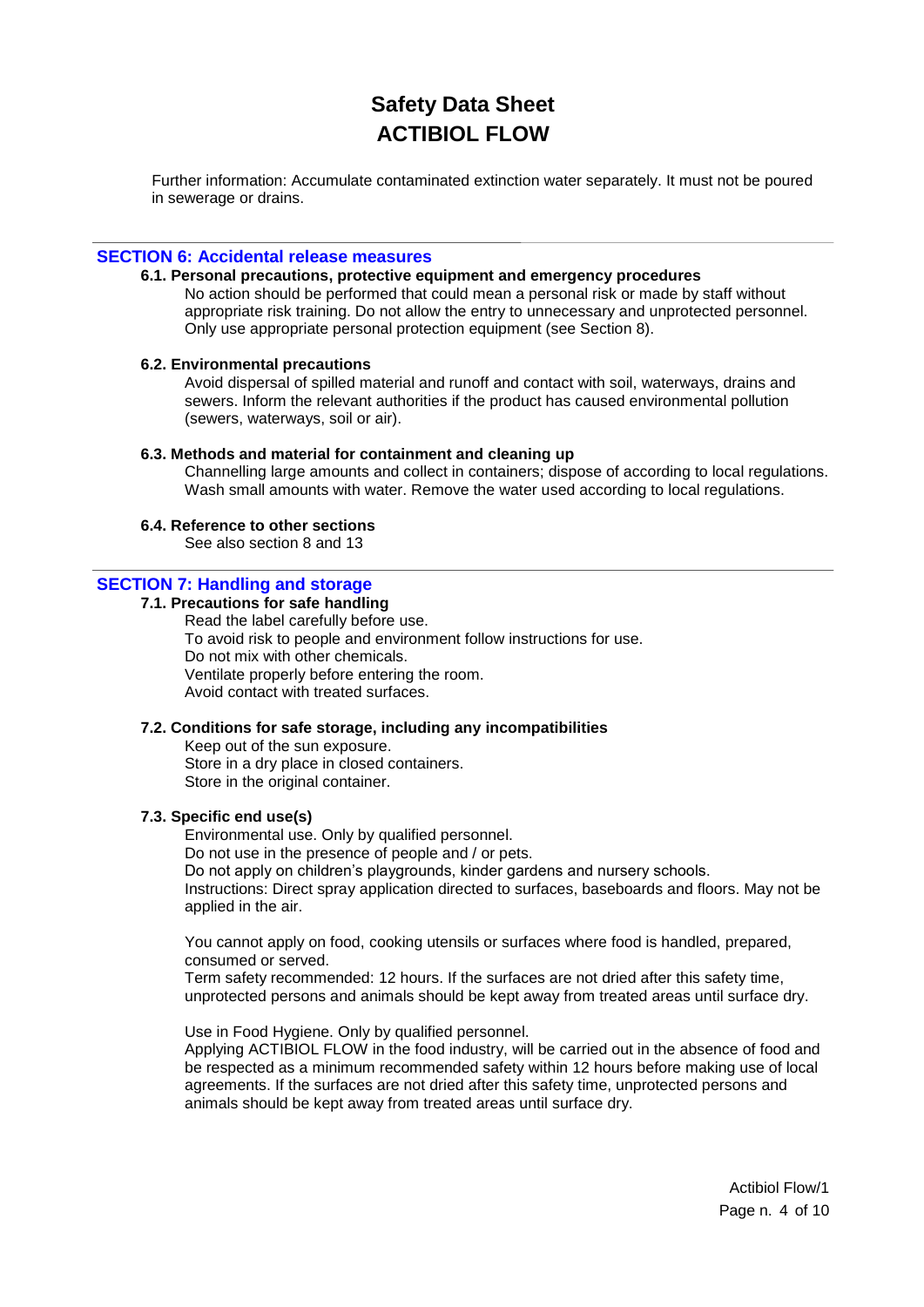The necessary measures are taken to ensure that food, machinery or utensils are handled on the premises, facilities previously treated with the product do not contain residues of any of its active ingredients.

Not used in the presence of people

Directions: Normal spraying directed to baseboards and floors. May not be applied in the air. Not to be applied on surfaces where food is handled, prepared, consumed or served Cannot be applied by spray equipment.

### **Food industry**

In the food industry do not apply ACTIBIOL FLOW in the presence of food and observe a minimum safety time limit of 12 hours before using treated premises. If the surfaces are not dried after this safety time, unprotected persons and animals should be kept away from treated areas until surface dry.

Protective measures will be taken for food or tools treated with this product not to contain any active ingredient residue.

Do not use in the presence of people

Instruction for use: Spray towards baseboards and flooring. Do not use in the air Or on surfaces where food is prepared, consumed or served. Do not apply using fogging kits...

#### **Environmental Hygiene**

Do not use in the presence of people and/or pets Do not apply in playgrounds, kinder gardens or nurseries

Instructions for use: Apply directly towards surfaces, baseboards and flooring Do not apply in the air Do not apply on food, cookware or surfaces where food is prepared, consumed or served.

Safety Time limit: 12 hours. If the surfaces are not dried after this safety time, unprotected persons and animals should be kept away from treated areas until surface dry.

## **SECTION 8: Exposure controls/personal protection**

#### **8.1. Control parameters**

Maintain adequate ventilation. Stand away as far as possible to avoid contact and vacuum the dust during use.

## **8.2. Exposure controls**

Respiratory protection:

Mask with filters for organic products. EN 136, 140 and 405 and EN 149 and 143 filters Hand protection:

Gloves of Nitrile of chemical resistant, protection EN420 and EN374

Eye protection:

Safety glasses with side protection (EN 166, 167,168)

General protective and hygienic measures

Wash hands after handling and before eating, drinking and / or smoking. Routinely wash clothing and protective equipment to remove contaminants. Discard contaminated clothing and footwear that cannot be cleaned.

## **SECTION 9: Physical and chemical properties**

**9.1. Information on basic physical and chemical properties**

| Appearance and colour: | White Viscous liquid |
|------------------------|----------------------|
| Odour:                 | Not appreciable      |
| Odour threshold:       | N.A.                 |
|                        |                      |

Actibiol Flow/1 Page n. 5 of 10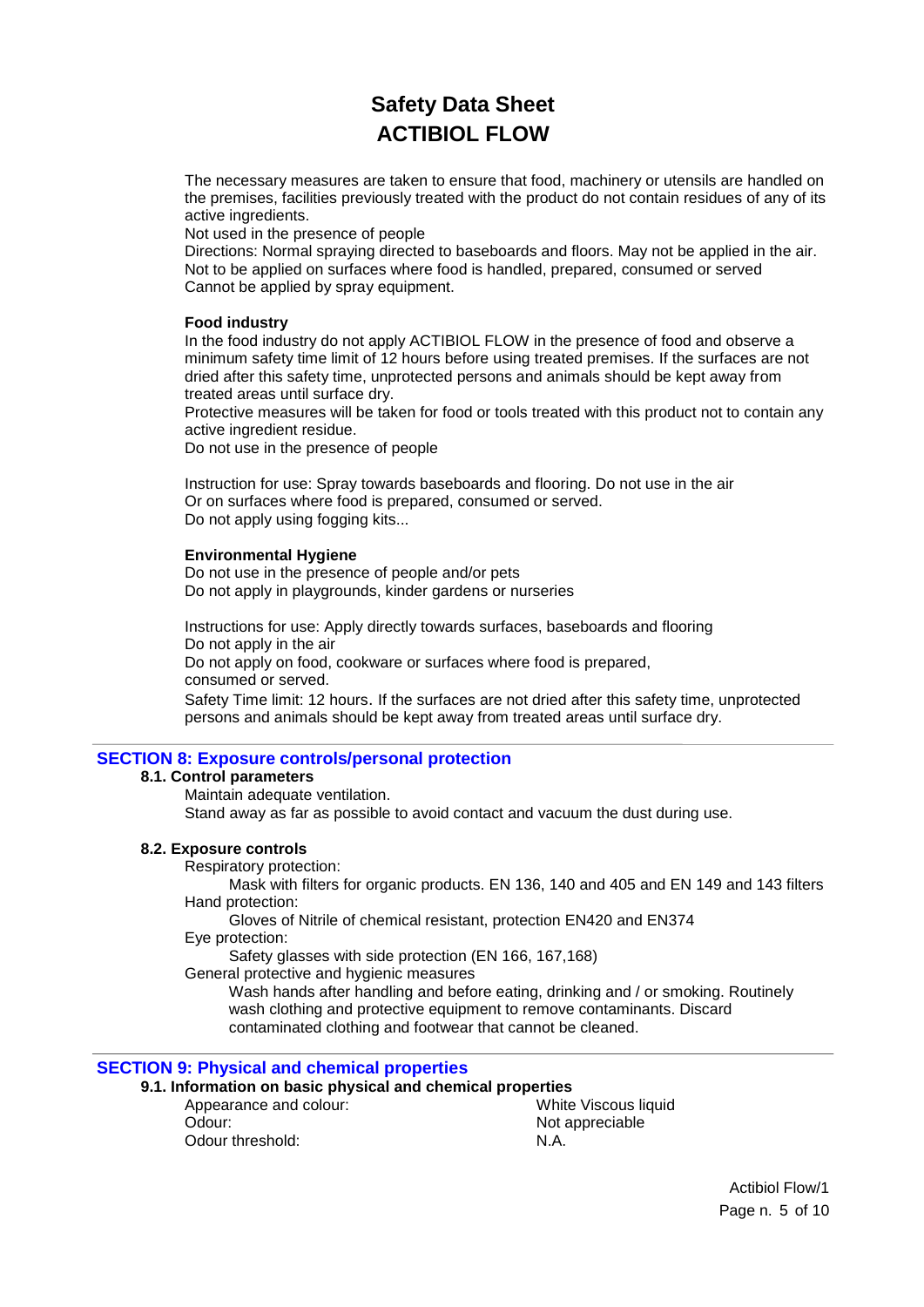| pH:                                           | Slightly acid 5.5-7                       |
|-----------------------------------------------|-------------------------------------------|
| Melting point / freezing point:               | N.A.                                      |
| Initial boiling point and boiling range:      | >100°C                                    |
| Solid/gas flammability:                       | N.A.                                      |
| Upper/lower flammability or explosive limits: | N.A.                                      |
| Vapour density:                               | N.A.                                      |
| Flash point:                                  | N.A.                                      |
| Evaporation rate:                             | N.A.                                      |
| Vapour pressure:                              | N.A.                                      |
| Relative density:                             | $0.92$ g/cc                               |
| Solubility in water:                          | Form suspensions in presence of water.    |
| Solubility in other solvents:                 | Slightly Soluble in some organic solvents |
| Partition coefficient (n-octanol/water):      | N.A.                                      |
| Auto-ignition temperature:                    | N.A.                                      |
| Decomposition temperature:                    | N.A.                                      |
| Viscosity:                                    | N.A.                                      |
| Explosive properties:                         | N.A.                                      |
| Oxidizing properties:                         | N.A.                                      |
| <b>Other information</b>                      |                                           |
| Miscibility:                                  | N.A.                                      |
| Fat Solubility:                               | N.A.                                      |
| Conductivity:                                 | N.A.                                      |
| Substance Groups relevant properties          | N.A.                                      |

## **SECTION 10: Stability and reactivity**

## **10.1. Reactivity**

**9.2.** 

Stable under normal storage conditions.

### **10.2. Chemical stability**

Stable under normal conditions.

#### **10.3. Possibility of hazardous reactions** None.

### **10.4. Conditions to avoid**

Avoid contact with acids, alkalis and oxidizing agents.

#### **10.5. Incompatible materials**

None in particular.

#### **10.6. Hazardous decomposition products**

Thermal decomposition may cause some toxic products… Therefore, in case of fire or combustion do not breathe fumes.

#### **SECTION 11: Toxicological information**

## **11.1. Information on toxicological effects**

Toxicological information of the mixture: Acute Toxicity

DL50- Oral in rats: <7000 mg/Kg

DL50- Dermal in rats: >35000 mg/Kg

DL50- Inhalation in rats (4 hours): >5.79 mg/l of air

NOEL (90 days): 60 mg/Kg diet.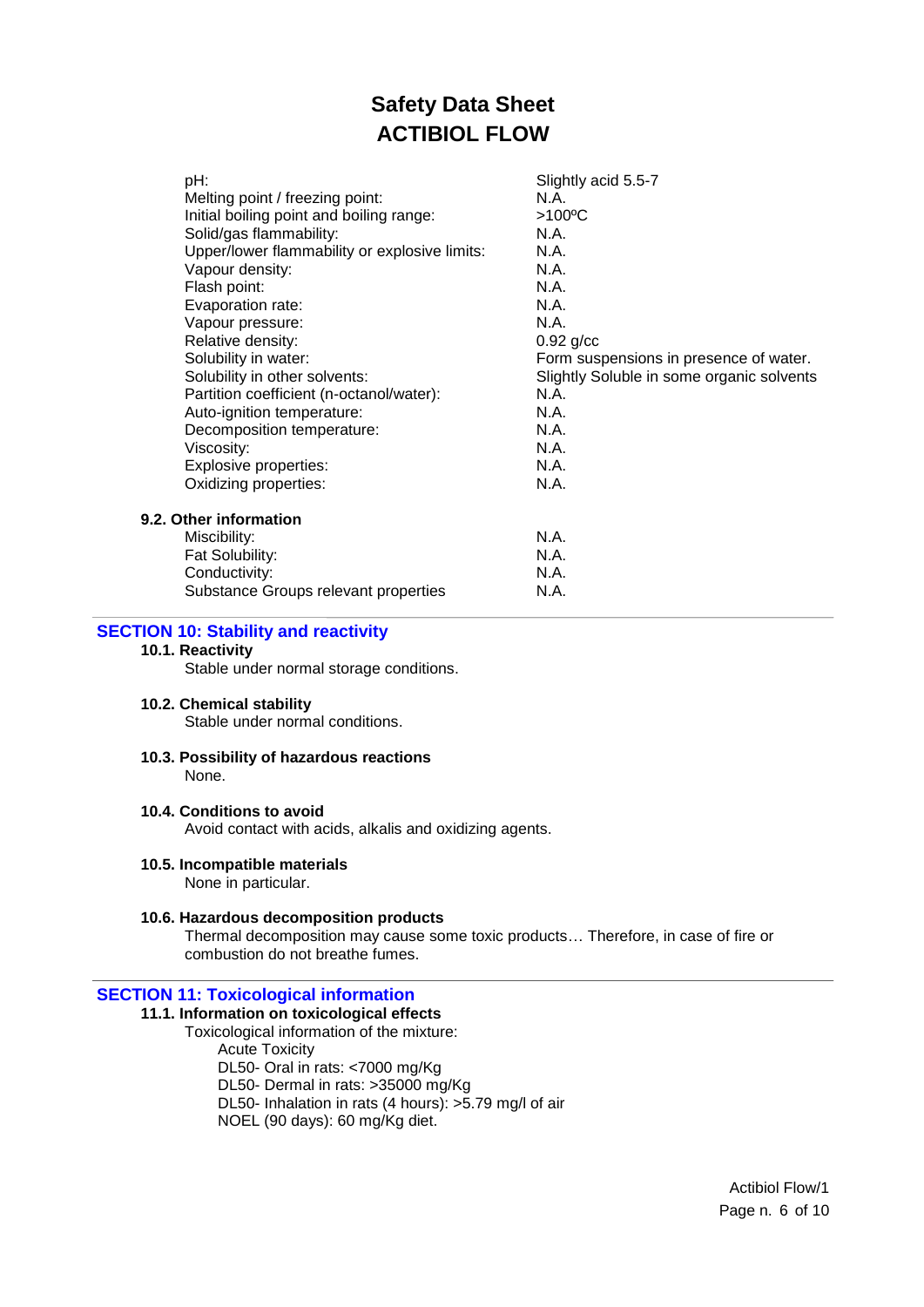Toxicological information of the main substances found in the mixture:

N.A.

If not differently specified, the information required in Regulation 453/2010/EC listed below must be considered as N.A.:

a) acute toxicity;

b) skin corrosion/irritation;

c) serious eye damage/irritation;

d) respiratory or skin sensitisation;

e) germ cell mutagenicity;

f) carcinogenicity;

g) reproductive toxicity;

h) STOT-single exposure;

i) STOT-repeated exposure;

j) aspiration hazard.

## **SECTION 12: Ecological information**

## **12.1. Toxicity**

Adopt good working practices, so that the product is not released into the environment. Very toxic to aquatic organisms, may cause long-term adverse effects in the aquatic environment.

Avoid contact with river and underground water.

Toxic to fish.

Toxic to bees.

#### **12.2. Persistence and degradability**

Product is degraded by biochemical action of soils. Persistence time may vary depending on chemical and physical characteristics of soils.

## **12.3. Bioaccumulative potential**

Up to the present there is no evidence of bioaccumulation.

## **12.4. Mobility in soil**

N.A.

## **12.5. Results of PBT and vPvB assessment**

vPvB Substances: None - PBT Substances: None

## **12.6. Other adverse effects**

None

## **SECTION 13: Disposal considerations**

## **13.1. Waste treatment methods**

Recover, if possible. Send to authorised disposal plants or for incineration under controlled conditions. In so doing, comply with the local and national regulations currently in force.

| <b>SECTION 14: Transport information</b> |                                             |
|------------------------------------------|---------------------------------------------|
| 14.1. UN number                          |                                             |
| ADR-UN number:                           | 3082                                        |
| 14.2. UN proper shipping name            |                                             |
| ADR-Shipping Name:                       | UN3082 ENVIRONMENTALLY HAZARDOUS SUBSTANCE, |
|                                          | LIQUID, N.O.S (alphacypermethrin), 9, III   |
| 14.3. Transport hazard class(es)         |                                             |
| ADR-Class:                               | 9                                           |
|                                          |                                             |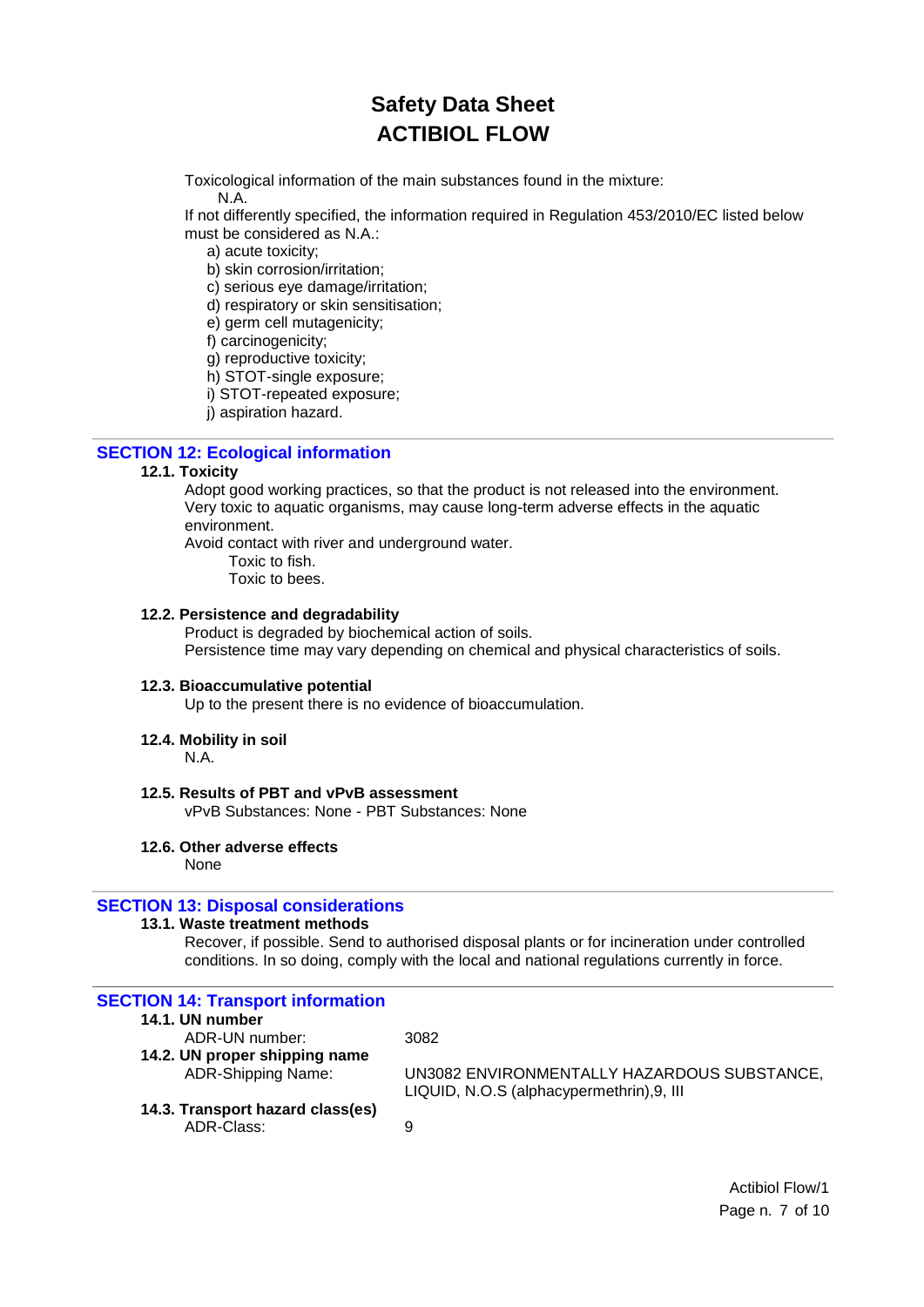#### **14.4. Packing group**

ADR-Packing Group: III

- **14.5. Environmental hazards** N.A.
- **14.6. Special precautions for user** N.A.
- **14.7. Transport in bulk according to Annex II of MARPOL73/78 and the IBC Code** N.A.

## **SECTION 15: Regulatory information**

#### **15.1. Safety, health and environmental regulations/legislation specific for the substance or mixture**

Dir. 67/548/EEC (Classification, packaging and labelling of dangerous substances) Dir. 99/45/EC (Classification, packaging and labelling of dangerous preparations) Dir. 98/24/EC (Risks related to chemical agents at work) Dir. 2000/39/EC (Occupational exposure limit values) Dir. 2006/8/EC Regulation (EC) n. 1907/2006 (REACH) Regulation (EC) n. 1272/2008 (CLP) Regulation (EC) n. 790/2009 (ATP 1 CLP) Regulation (EU) n. 453/2010 (Annex I) Regulation (EU) n. 286/2011 (ATP 2 CLP) Restrictions related to the product or the substances contained according to Annex XVII Regulation (EC) 1907/2006 (REACH) and subsequent modifications: Restriction 3 Where applicable, refer to the following regulatory provisions : Directive 2003/105/CE ('Activities linked to risks of serious accidents') and subsequent amendments. Regulation (EC) nr 648/2004 (detergents). 1999/13/EC (VOC directive)

### **15.2. Chemical safety assessment**

No

#### **SECTION 16: Other information**

Full text of phrases referred to in Section 3:

R25Toxic if swallowed

R37 Irritating to respiratory system.

R48 / 22: Harmful: danger of serious damage to health by prolonged exposure if swallowed.

R11: Highly flammable.

R50 / 53 Very toxic to aquatic organisms, may cause long-term adverse effects in the aquatic environment

T: Toxic

F: Highly flammable

N: Dangerous for the environment.

H301 Toxic if swallowed

H373 May cause damage to organs through prolonged or repeated exposure H335 May cause respiratory irritation.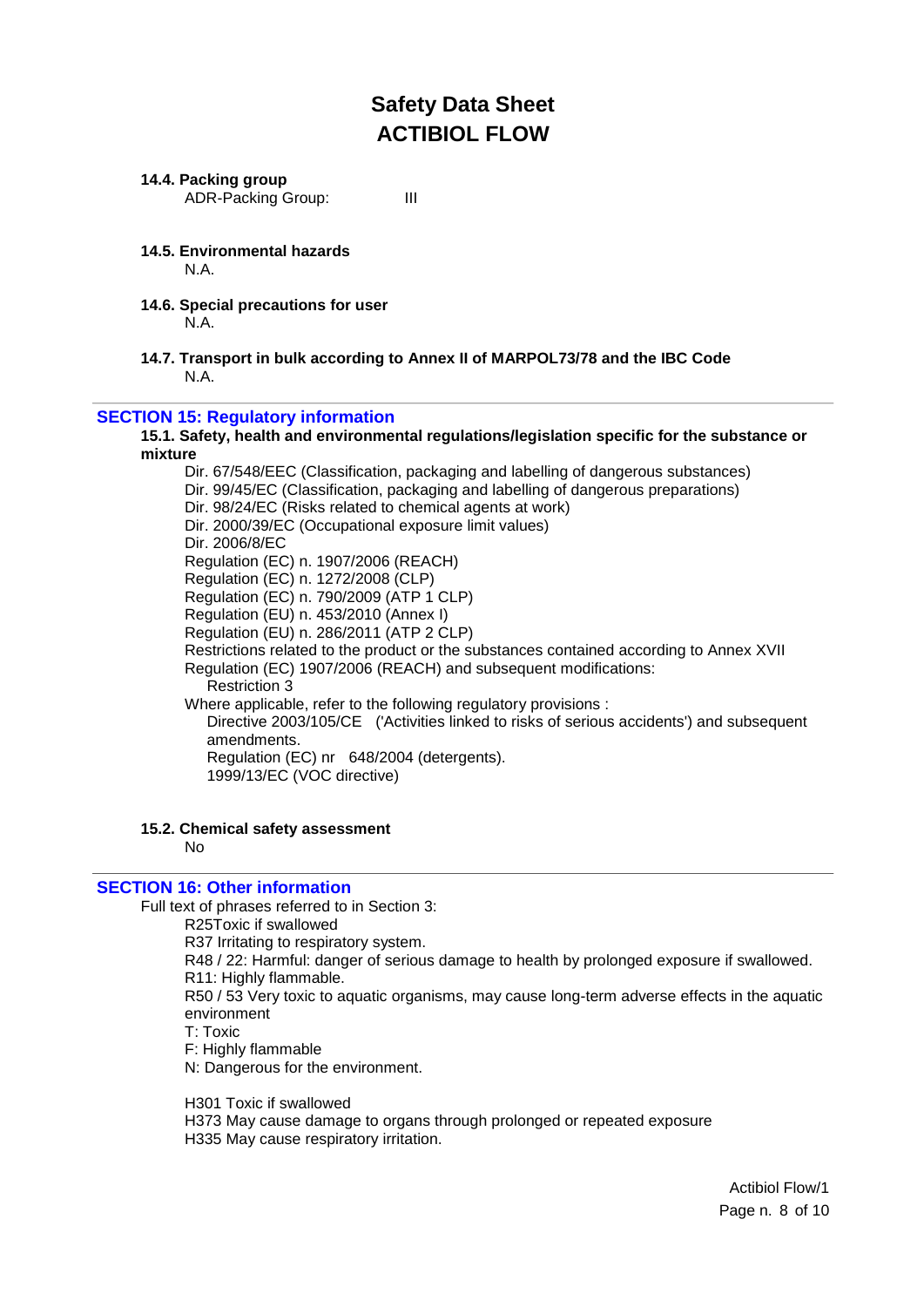H400 Very toxic to aquatic organisms. H410 Very toxic to aquatic life with long lasting effects.

This document was prepared by a competent person who has received appropriate training. Main bibliographic sources:

ECDIN - Environmental Chemicals Data and Information Network - Joint Research Centre, Commission of the European Communities SAX's DANGEROUS PROPERTIES OF INDUSTRIAL MATERIALS - Eight Edition - Van Nostrand Reinold CCNL - Appendix 1 Insert further consulted bibliography

The information contained herein is based on our state of knowledge at the above-specified date. It refers solely to the product indicated and constitutes no guarantee of particular quality. It is the duty of the user to ensure that this information is appropriate and complete with respect to the specific use intended.

This MSDS cancels and replaces any preceding release.

| ADR:        | European Agreement concerning the International Carriage of                      |
|-------------|----------------------------------------------------------------------------------|
|             | Dangerous Goods by Road.                                                         |
| CAS:        | Chemical Abstracts Service (division of the American Chemical<br>Society).       |
| CLP:        | Classification, Labeling, Packaging.                                             |
| CSR:        | Chemical safety report                                                           |
| DNEL:       | Derived No Effect Level.                                                         |
| EC50 :      | Efficacy concentration for 50 percent of the tested population.                  |
| EINECS:     | European Inventory of Existing Commercial Chemical Substances.                   |
| GefStoffVO: | Ordinance on Hazardous Substances, Germany.                                      |
| GHS:        | Globally Harmonized System of Classification and Labeling of                     |
|             | Chemicals.                                                                       |
| IATA:       | International Air Transport Association.                                         |
| IATA-DGR:   | Dangerous Goods Regulation by the "International Air Transport                   |
|             | Association" (IATA).                                                             |
| ICAO:       | International Civil Aviation Organization.                                       |
| ICAO-TI:    | Technical Instructions by the "International Civil Aviation Organization"        |
|             | $(ICAO)$ .                                                                       |
| IMDG:       | International Maritime Code for Dangerous Goods.                                 |
| INCI:       | International Nomenclature of Cosmetic Ingredients.                              |
| KSt:        | Explosion coefficient.                                                           |
| LC50:       | Lethal concentration, for 50 percent of test population.                         |
| LD50:       | Lethal dose, for 50 percent of test population.                                  |
| LTE:        | Long-term exposure.                                                              |
| N.A.:       | Not available                                                                    |
| PNEC:       | Predicted No Effect Concentration.                                               |
| RID:        | Regulation Concerning the International Transport of Dangerous Goods<br>by Rail. |
| STE:        | Short-term exposure.                                                             |
| STEL:       | Short Term Exposure limit.                                                       |
| STOT:       | Specific Target Organ Toxicity.                                                  |
| TLV:        | Threshold Limiting Value.                                                        |
| TWATLV:     | Threshold Limit Value for the Time Weighted Average 8 hour day.                  |
|             | (ACGIH Standard).                                                                |
| UN:         | <b>United Nations</b>                                                            |
| WGK:        | German Water Hazard Class.                                                       |